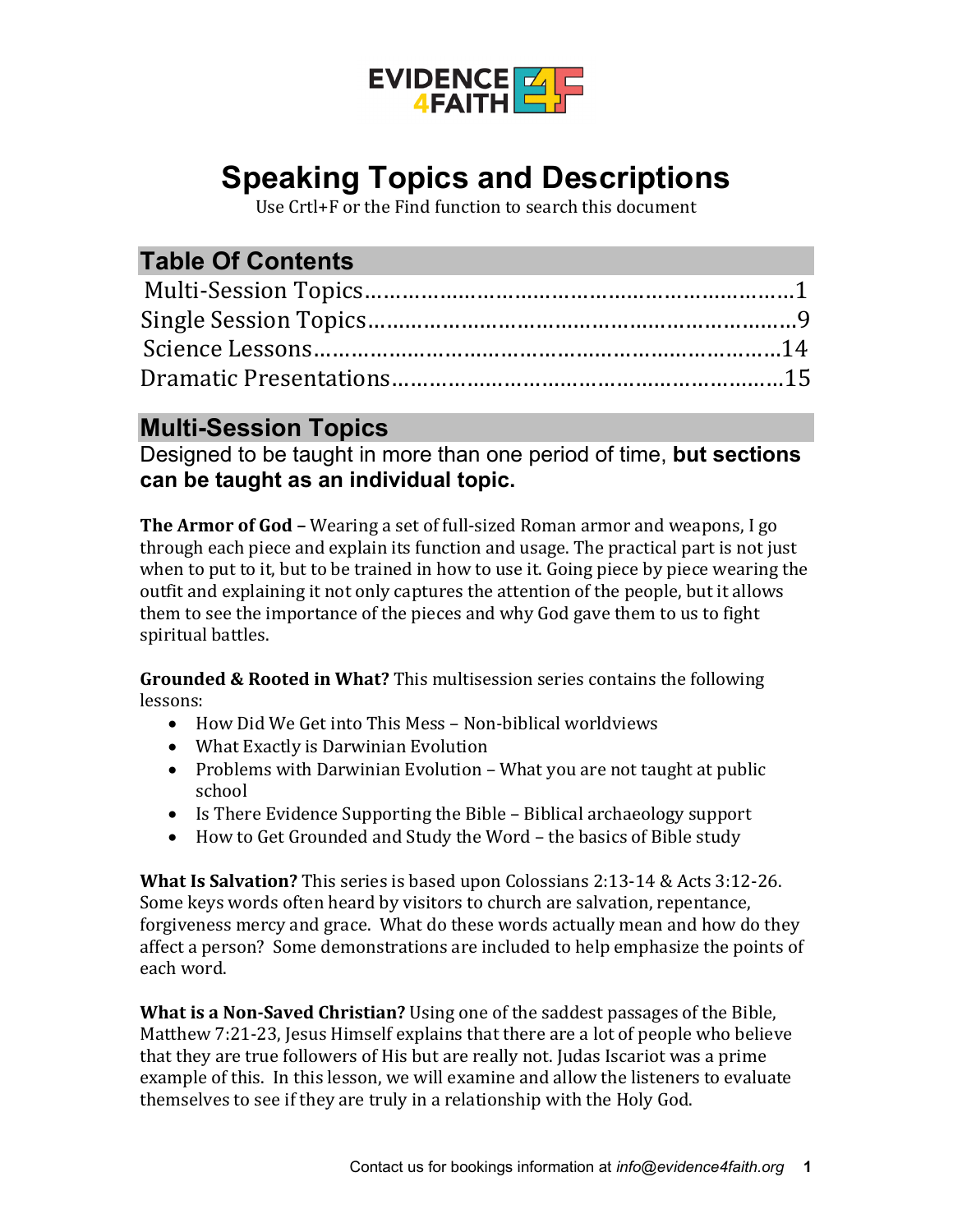

**Who Am I in Christ?** This lesson takes some of the examples God gives us in His Word as to who we are in Christ. Some of these that can be covered, (depending upon the amount of sessions desired are):

- Living Stones
- New Creation
- Soldiers
- Royal Priesthood
- Ambassadors
- Runners
- Sheep

**Abide With Me.** This series is based geared primarily for people to be challenged in their walk with God. Based upon Jesus' discourse in John 15:1-11 it focuses on the following lessons:

- A relationship with God is our purpose in life.
- Being grafted in the vine means we communicate with God.
- He prunes us to help us produce more fruit and to give Himself glory.
- Apart from Him we can do nothing, but with Him we can produce five types of fruit.
- Some are thrown away. Some people are not truly attached branches. This has a challenge to be really attached and producing fruit.
- Ask for anything. A wonderful promise from God, but it does have a clause.

**God is…** This series is covers some of the most important attributes of God. Some of these are seldom taught today and many people, even some Christians, don't believe in them. This is an important series that helps us to see who God says He is, and not what man says God is. Topics include:

- God is the Creator. Using logic and nature, I will show that the only logical conclusion to the universe is that an intelligent God did in fact create it.
- God is Holy. The greatest attribute of all. Probably an attribute that few Christians comprehend about God. We all know that God is holy, but do we fully understand what they means to us and the way we live?
- God is knowable by what He has made. Creation shouts the existence of God and by studying nature, we can get a idea of what God is like.
- God is knowable by His Word. We can know who God is from the 66 love letters He has given to us. He has poured out His heart and emotions to tell us who He is.
- God is a God of Fellowship. One reason we exist is to have fellowship with God. This is found in the Old Testament Fellowship Offering and also in the New Testaments with the Lord's Supper.
- God is Immutable. Probably the least believed and understood of the attributes. So in this lesson, I explore what God says about Himself and if He is capable of changing with the times.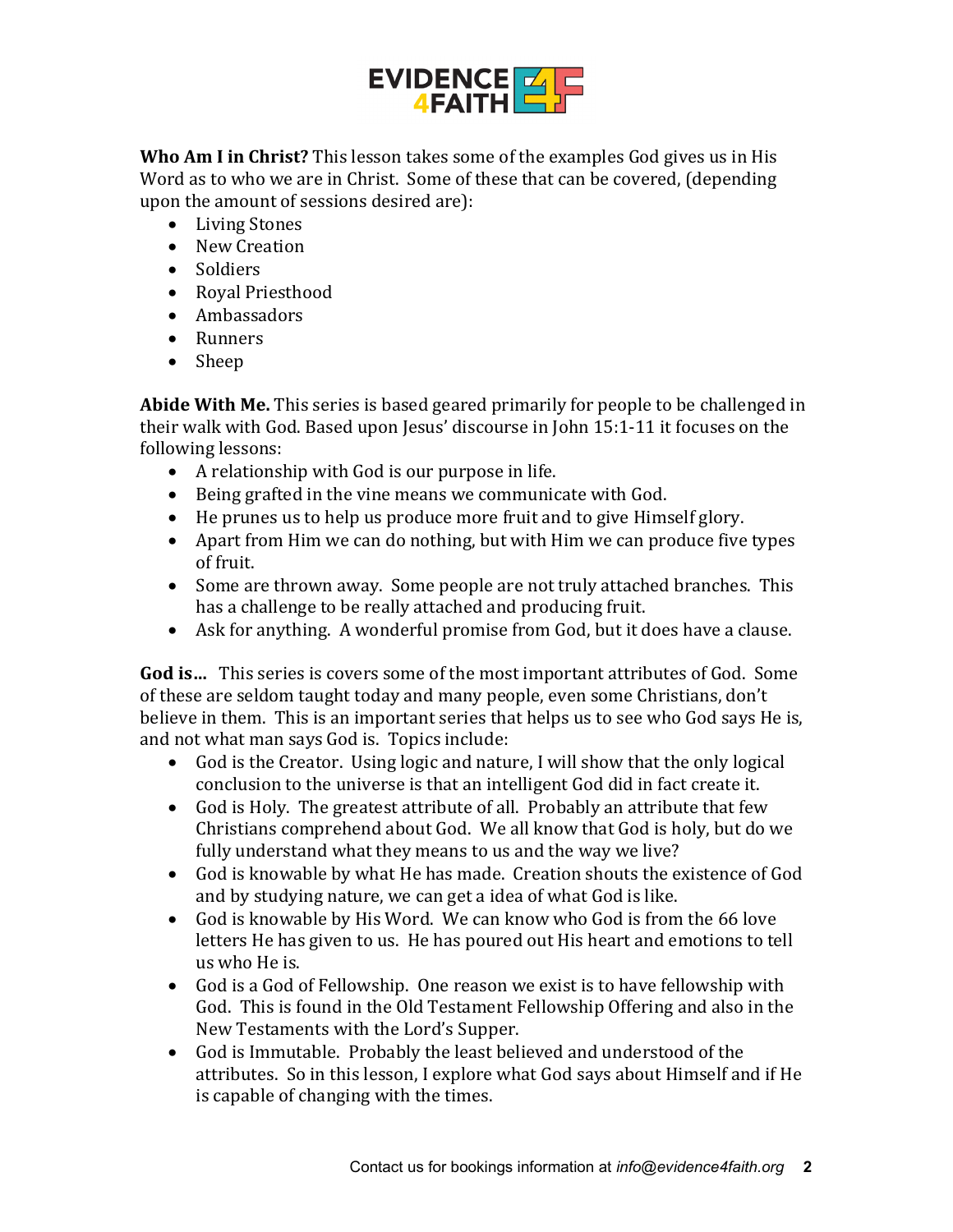

• God is to be worshipped. Another reason we exist is to worship God. But what is true worship? If you think that just singing some songs is the extent of your worship, you will learn that you are missing a whole lot more! In this session I will explain various modes of biblical worship.

**Are You a Disciple of Jesus**. This series defines what a true disciple and follower of Jesus is and what it is not. It includes a survey of the Tabernacle, where God dwelt with His people. We go through the parts of the Tabernacle and see from God's perspective what real discipleship is. This series will really challenge the listeners and make them evaluate their walk with Jesus. (4-5 sessions.) It includes:

What does discipleship really mean? Can you be a disciple and yet be lost? The Tabernacle and discipleship.

**What is My Purpose in Life and How do I do it?** These 3 - 4 lessons deal with discovering our purpose in life is to have a personal relationship with God, but we chose to rebel against God, who then set a plan in order to redeem us. Now we are able to not only get into the relationship again, but we see that we are also to praise and worship God. And that praise and worship are not the same thing.

**The Days of Creation.** Using Scripture verses from various books, theology, scientific information, the science of statistics and the ancient Hebrew language, the days of creation are broken down to see that these are not long eras of time but in fact are short days. Because of the science of ancient linguistics and statistics, this lesson is geared more for college aged and adult aged participants.

**What is the Bible?** This is a series that encompasses the follow single titles. (Can be done in a four-session weekend by removing the prophecies section.)

- **What is the Bible?** An overview of the entire Bible, starting in Genesis and concluding in Revelations. This lesson covers our purpose in life, how evil began and God's solution to the problem of sin and evil.
- **Is the Bible Trustworthy? -** This lesson covers how many prophecies found in the Bible have come true exactly as predicted.
- **Prophecies Fulfilled in the Bible –** A lesson that looks at Old Testament predictions made by God through His prophets and how they came true exactly as He depicted.
- **Historical Evidence that the Bible is True –** A lesson detailing some amazing archaeological evidences of the Bible.
- **Is the Bible Scientifically Accurate? –** A selection of amazing scientific facts are found in the Bible and how science often depicted them incorrectly.

**Biblical Archaeology –** PowerPoint presentations made from recent trips to Israel and from my two books. This is a series that shows how the Bible is historically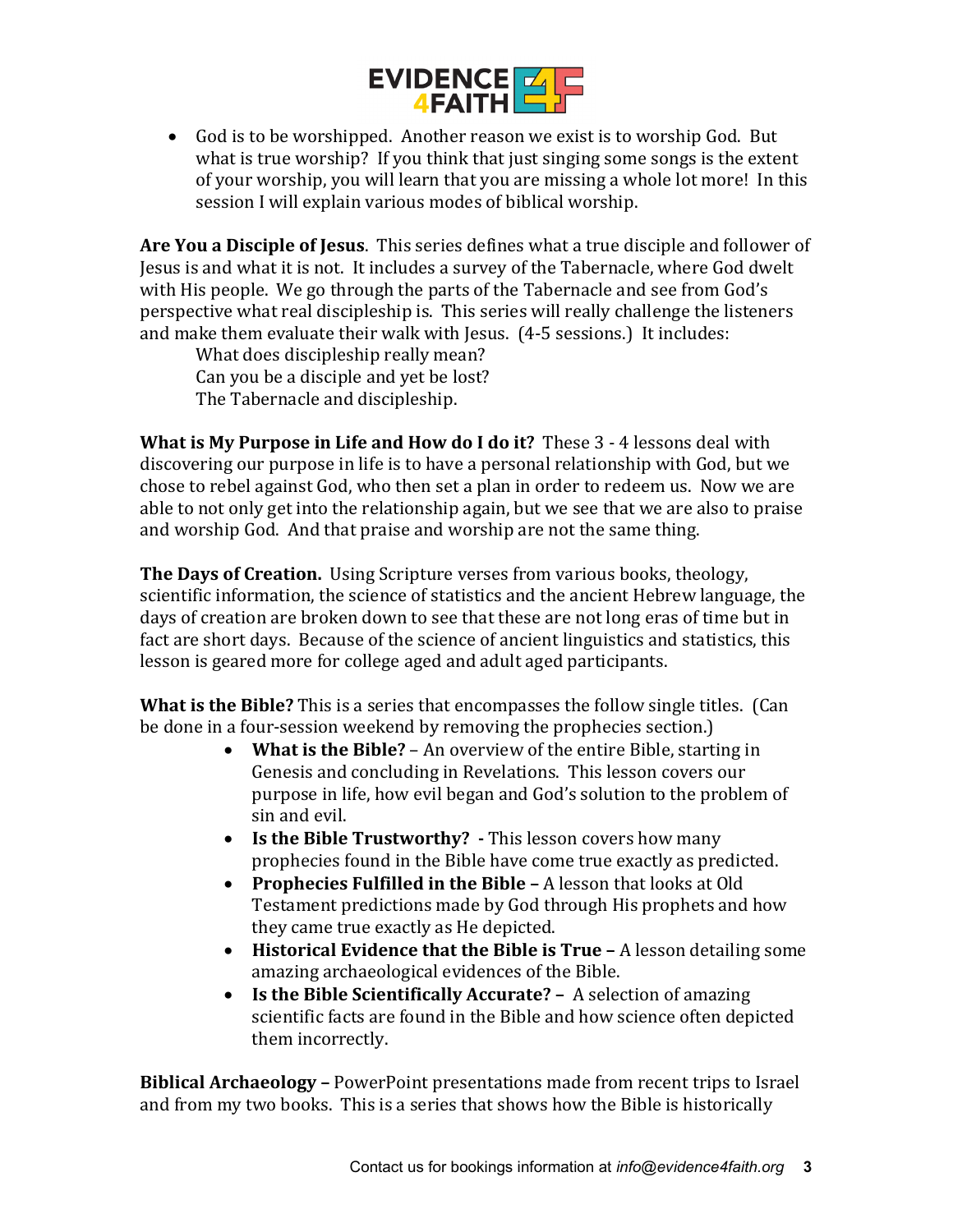

sound. No one archaeological find has proven the Bible false, yet thousands have supported the Bible. Presentations can deal with biblical places, biblical characters, or biblical object. [Note: this lesson can be developed for more **multiple sessions**, depending on how much content is desired. Specific topics can include a one session study of the Exodus or Jericho, Hazor, Tel Beer Sheva, Tel Beth Shean, Arad, Hezekiah's Broad Wall, etc.]

**Handling Fear –** This is a three-lesson series on what is fear, who should we fear in life, and is fearing God about.

**Jonah – An Apologetic Look at the Book –** This 3-4 lesson study looks at this difficult book in a new way, using marine biology, archaeology, and anatomy to see that much of this controversial book is quite logical within the realm of science. Going verse by verse, the plan of salvation through Jesus Christ is presented.

**Christology –** Five sessions on who Christ is:

- How Can Jesus be the Son of God?
- What does Hebrews 1:1-3 say about Christ?
- The Physical Death of Jesus
- The Resurrection
- What Does Following Jesus Mean?

**Bible – Fact or Fiction.** – This 5-lesson program examines the Bible and its claim to be the Inspired Word of God. Examination will include versions of the Bible, its reliability, its accuracy, evidence that supports its claim, and historical and prophetical support. Includes topics on:

- How we got our Bible
- If the Bible is the inspired Word of God, why are there so many versions?
- Internal and External Evidence for the Bible being true
- History supports the Bible

**Science vs. the Bible. [Controversy or Conformity.]** – This 4-5-lesson program examines clearly how the Bible and science are not at odds with one another, but that the Bible can be very scientific. Explores topics in:

- Explaining the problem with Dinosaurs
- The Water Cycle & the Bible
- Human Biology and the Bible
- Biblical Astronomy
- Geology in the Bible?
- Biblical Archaeology

**Dissecting Scientific Difficulties Found in the Bible –** This session examines the reasons cited by atheists and agnostics to doubt the Bible. These science conflicts are explained in a science format, without the realm of miracle, but in a logical method. Topics include: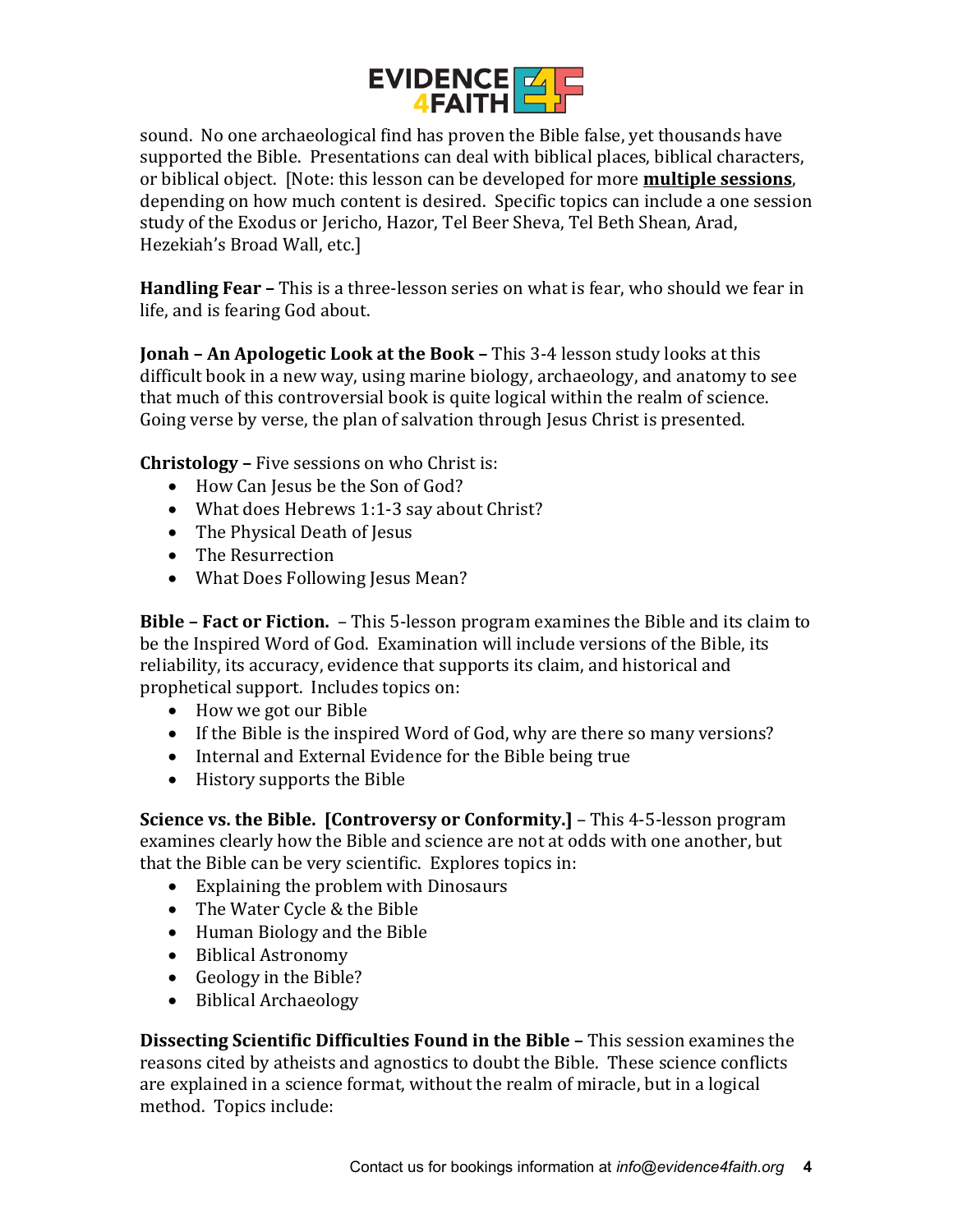

- Which came first, the Genesis 1 account or Genesis 2 account?
- Man made out of dust?
- How could Adam name all of the animals on the earth in one day?
- How could people live to be over 900 yrs old?
- Where did Cain get his wife?
- How could Noah's ark hold all of the animals?
- Leviticus 13:47-59 is not correct concerning leprosy.
- The Bible says that rabbits chew their cud and we know they don't.
- How can the Jonah story be true?
- Doesn't the Bible teach that the earth is flat?
- If God made just 2 people, how come we find 4 different blood types?
- If God made just 2 people, where did all of the skin colors come from?

**Is God Real?** This two-session lesson focuses on a secular worldview verses a biblical worldview. In the first lesson, we examine what is taught in biology classes in public schools. The second lesson focuses on how illogical Darwin's view is and instead points to a God.

**Five Basic Questions that Need Answering –** This series answers a different question that all people need to ask. The questions are:

- What is Man? This approaches the scientific idea of Darwinian Evolution and special creation. The weakness of humanism is shown scientifically.
- Who is Jesus? This delves into the doctrine of Christology. Is he a man or God?
- Does Science prove the Bible is wrong? This touches on many scientific aspects found in the Bible and how accurate they are.
- Is there evidence supporting the Bible? Does history provide any proof that can support the Bible.
- What is my purpose in life? This examines a biblical worldview to this question.

**Four Issues Teens Want to Know –** This 4-part series is the result of many years of listening to what teens have asked. Everyone has asked these questions in their life and teens today are seeking for these answers. The four issues are:

- How did I get here and why am I here?
- Why should I believe that the Bible is any better than other ideas?
- What exactly is salvation all about?
- How does a person grow spiritually?

**What is True Worship? –** To most Christians, worship is just the singing part of a church service. How sad that is. The modern evangelical church as reduced true worship of God to just that. But in this series, Michael goes on to point out what true and real worship is. Using John 4: 19-24, find out what worshiping God in Spirit and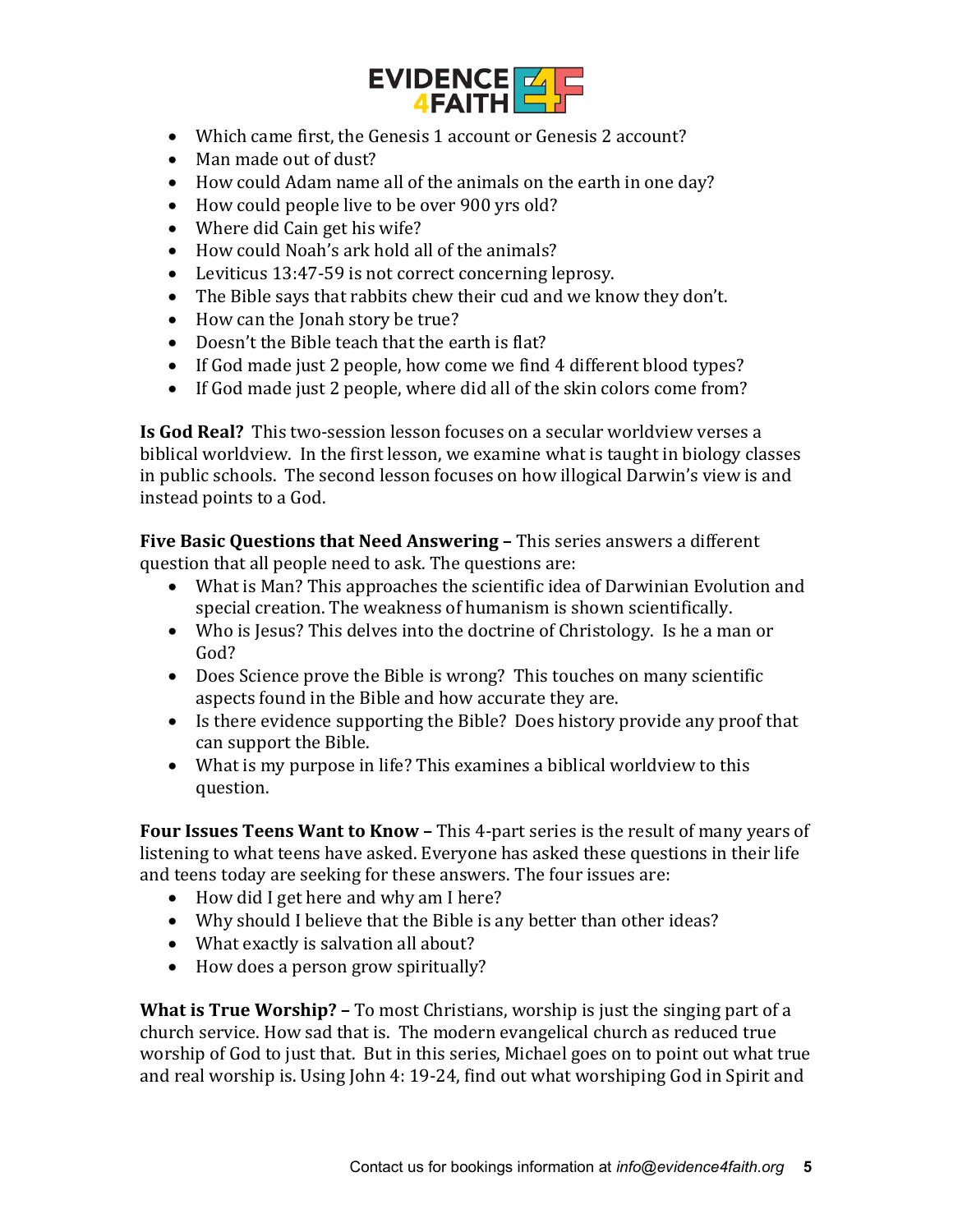

in Truth really means. This topic will challenge your thinking and it could very likely change your life! Topics in this series are:

- What exactly is worship? (Introduction)
- Preparing for Worship. Are worship and praise the same thing?
- Unacceptable Worship. Using Scripture, discover 4 methods of unacceptable worship Christians often do.
- Where Do I Worship? A survey of worship in both the Old and New Covenants.
- Who Do I Worship? A quick look at the attributes of God and one that describes Him best. Knowing this affects how we worship.
- What is Acceptable Worship? Examines examples of true worship found in the Scriptures.
- What Does it Mean to Worship God in Spirit?
- What Does it Mean to Worship God in Truth?
- What is Corporate Worship?
- How Do I Actually Worship? What does it look like?

**Spiritual Boot Camp** – This is a three-lesson series to help teens from churches get priorities straight. It is like going into a spiritual boot camp for being a Christian. The focus is:

- To study and get trained and prepped for the fight.
- Weapons training prayer and the Word
- Going in harm's way functioning, witnessing, serving

**Nature Declares the Glory of God. –** This 4-lesson program utilizes the 4 lessons listed in the Science Lessons from the Nature Center (*Beauty in Creation; How Plants Make Food; The Mystery of Blood; and Pines at Fort*) into one-package. This is a great lesson for presenting the Gospel and for a group with many non-Christians attending.

**Hosea –** A 2-part lesson guiding men on how to treat their wives.

**The Mystery of Prayer –** This 3 session talk deals with problems with prayer, how we should pray, what is the role of the Holy Spirit and the Father in our prayers. (Developed for adults.)

**Special Parables of Jesus –** This 6-topic lesson examines familiar parables from an ancient Jewish point of view, resulting in more clarity of their true meaning. You can pick one or many parables for your group. Parables include:

- The Good Samaritan The most misunderstand parable of all.
- The Prodigal Son
- The 10 Virgins
- The Hidden Treasure & The Pearl
- The Lost Coin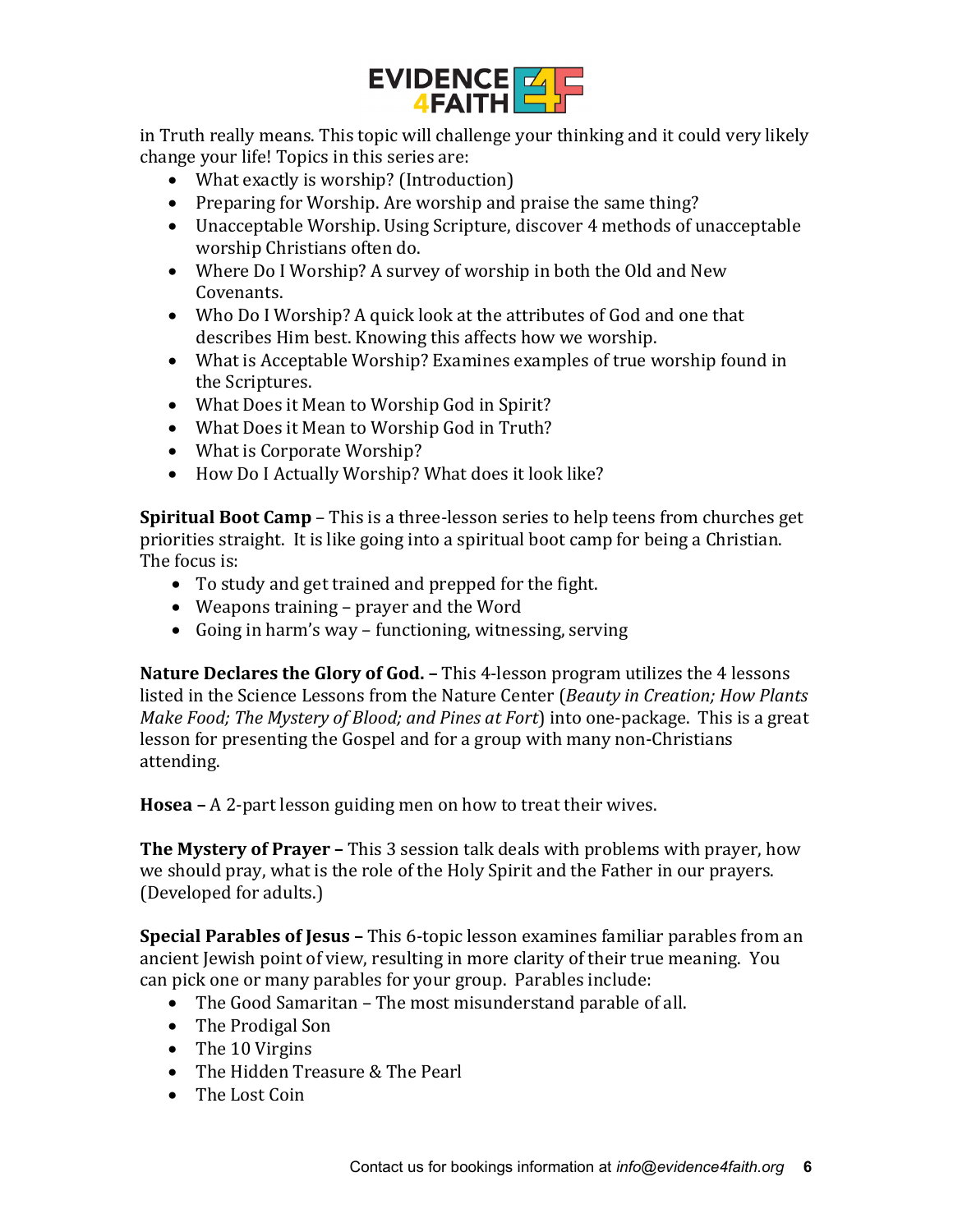

• The Sower & the Soils

**Apologetics** – This is a multi-lesson topic. But if you are looking for a single topic or just a few, you can pick which topics are best suited to your group's need. The topics are listed below.

- Evidence for the Bible Archaeology and the Bible
- Can Society Make God Change His Mind?
- How Reliable is the Bible?
- Is the God of the Old Testament the Same as Jesus?
- Is There a God?
- Why Do the Four Gospels Seem to Contradict Each Other?
- What is Truth?
- What is a Christian?
- Is the Resurrection Real?
- Who is Jesus? Is He Really the Son of God? (2-part lesson)
- The Genesis Days (A 2-part lesson for college age up)
- What Does Following Jesus Mean?
- Why Does God Allow Evil & Suffering?
- Did Jesus Ever Say He Was God?

**Absolute Surrender -** This 3 session topic deals with 1) what it means to absolutely surrender your life to God. 2) Why people seem to struggle with their spiritual walk and teaches us to depend upon God for help. 3) This session teaches us how to have a personal walk with God and how to fellowship with Him.

**Keeping the Fires Burning:** This is a book written by Michael containing 10 chapters that examines the lives of different, lesser known Bible characters, and how their example can teach us to continue to keep our spiritual walk going strong. Any one topic or a series of these can be covered. The topics are:

- **Dathan, Abiram, & Korah -**How to keep a shallow faith from being swallowed up
- **Micaiah -** How not to be a fake wearing a "Christian" mask
- **Nadab & Abihu -** That culture today does not change God's commands or rules
- **King Joash -** Why an accountability partner is so important in our walk with God
- **Aaron -** Combating school and social pressures
- **Jadon -** What to do when your worldview is challenged by teachers
- **Lot -** How not to let possessions control you and replace God in your heart
- **Gehazi -** Making sure your priorities are on track with God
- **Ehud -** How to handle being labeled an odd-ball for Christ
- **Servant Girl of Naaman -**You are not too young to develop a walk with God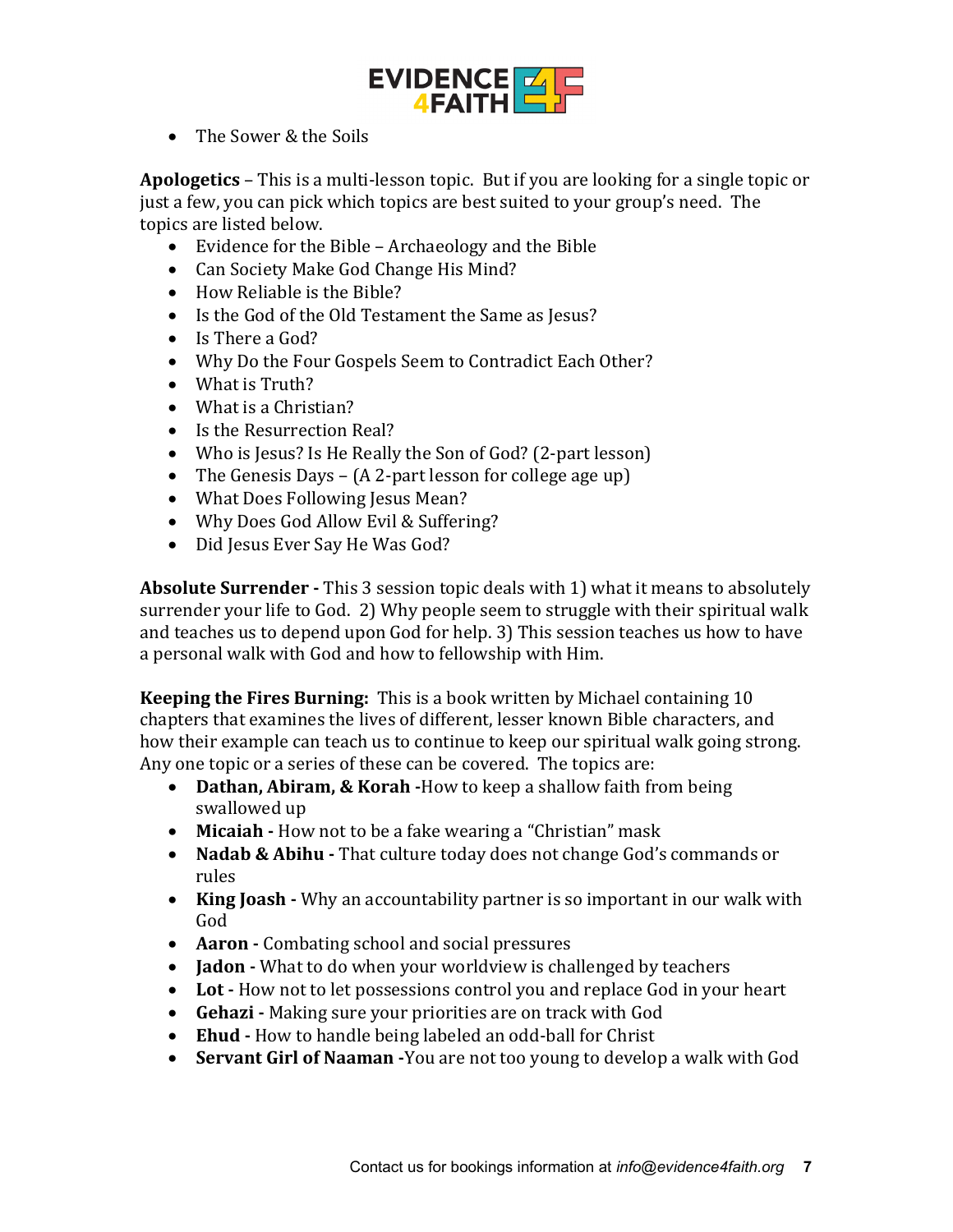

**Minor Characters but Major Lessons:** This is a book written by Michael containing 9 character studies of lesser-known biblical people. Any one topic or a series of these can be covered. The topics are:

- Boaz A Godly Gentleman. This topic contains some sexual discussion and encourages people to not yield to temptation.
- Bartimaeus A Behind the Scenes Man. Challenges Christians to surrender the spot-light to Christ.
- Jude He Did What God Wanted, Not What He Wanted. Places a challenge to Christians to do what God says even when you don't want to.
- The Young Armor-bearer *I am with you heart and soul.* Places a challenge to Christians to follow God regardless of the circumstances.
- Shamgar God Can Use Anyone. Confronts people with the fact that God can use you right now, just as you are.
- The Oracle of Philippi Hearing the Word of God. An amazing presentation that will challenge all about their relationship with God and reading their Bibles. **A personal challenge that is powerful and a popular session.**
- Hanun Getting Your Facts Straight. Teaches us not to jump to conclusions in relationships with others.
- Baruch How Are You at Working for God? Gives a strong challenge to seek God's way in service and not to let it go to ego.
- Balaam & Balak Bartering with God. Teaches us that God is not in the negotiating business. When He speaks, He does sway in His thoughts. A great challenge for people who are trying to bargain with God. **A personal challenge that is powerful and a popular session.**

**New Life in Christ. –** This 3-lesson program covers salvation by Grace, how to have intimacy with God, and ends with a challenge that dares them to be different.

**Being a Hero –** The 3-4 lesson series is based upon Hebrews 11 – 12:1-2. It challenges Christians be stand up to be heroes for Jesus and for non-Christians to accept Jesus as Lord. Lessons include what is a hero, who are some biblical heroes, how the Christian life is not an event but a process and relationship, and how to handle sin, both as a Christian and as a non-Christian. (Geared for Middle School aged)

**Living For Jesus – (**3-4 sessions) How am I supposed to live my life? What are the specifics to being a true follower of Jesus? What should my life look like? These are answered by dissecting Colossians 3.

**What People Need to Know About God. –** This is a six lesson topic, (but single parts can be used to create a shorter series). It asks and answers some major queries that many people have today. In all of these, the answers are found in a biblical world view. The queries are:

• Why Should I Believe in the Bible? Why should I turn to it and trust it?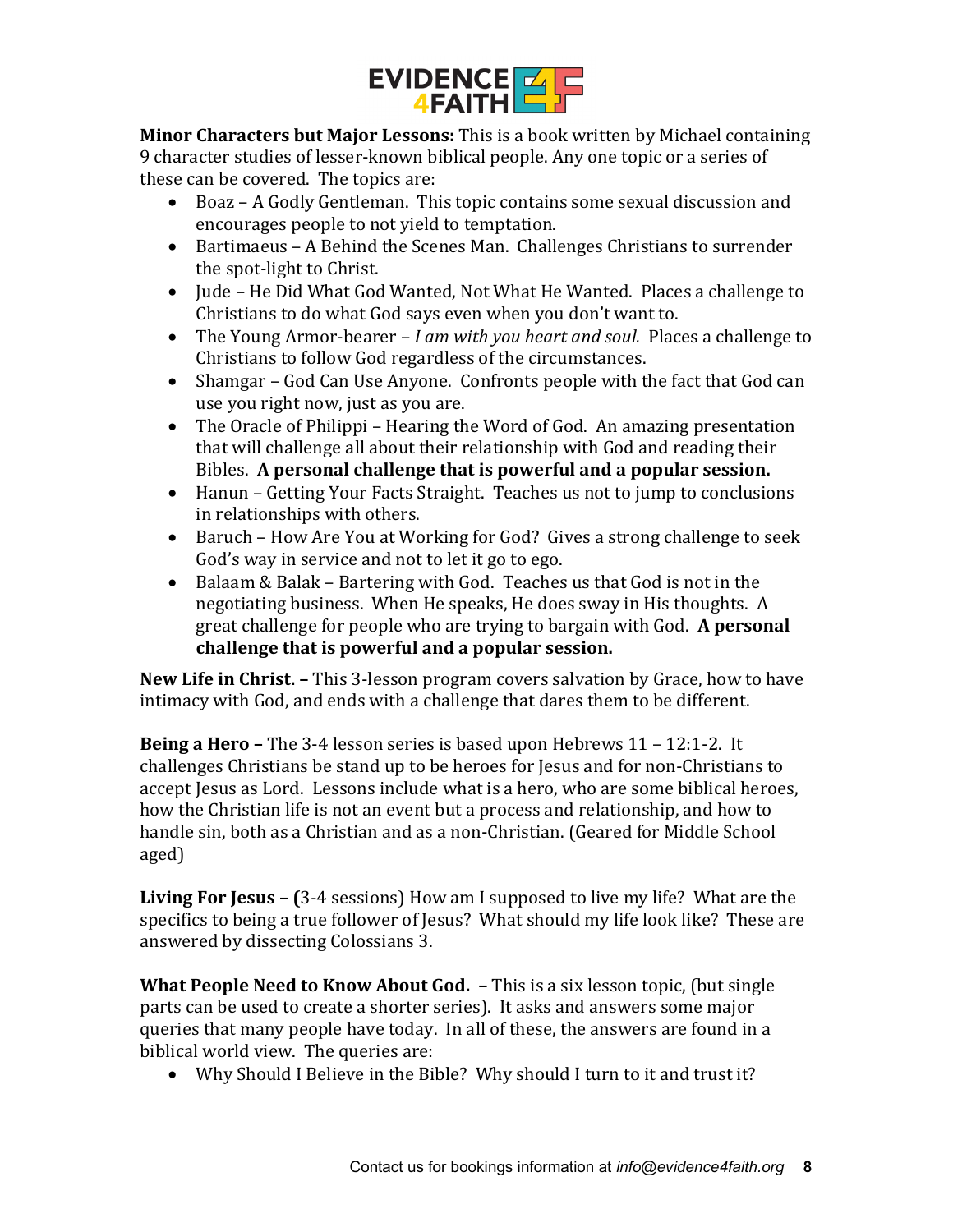

- How Can God Solve My Problems? The problems are some of the basic problems we all face in life such as alcohol, peer pressure, sex, stress, family, etc.
- How Does One Get Eternal Life? Here the Gospel is laid out in a way that applies to all.
- Why Should I Give My Life to God? Why can't I just live like I am living? Why can't I just live my life my way now and later give it to God?
- How is True Christianity Different From Other Religions? What makes this one so different from the rest?
- Why is the World in Such a Mess?

**Following Daniel's Example. –** A two session lesson geared for kids and based upon Daniel chapter 1. First is living for God in a worldly environment. Second is how to treat others who are in authority over us, even when they are wrong.

**Daniel – The Aramaic Section. -** This is a series on the first 7 chapters of the Book of Daniel. It takes each of these chapters and their familiar stories and shows them not just as cute stories, but of world prophecies of the Times of the Gentiles and the Last Days. Each lesson also contains Bible truths that we can apply to our lives and walk with God. A great encouraging series for our troubled times.

- You can pick one or a couple of these lessons for your group.
	- **Introduction –** Living in the Times of the Gentiles.
	- **Ch. 1. Resistance is Futile Part I** Do not be assimilated, but be unique.
	- **Ch**. **2. Nightmares**  World prophecy of what will happen.
	- **Ch**. **3. Going Into the Fiery Furnace –** Dealing with persecution.
	- **Ch. 4. Another Nightmare**  Head knowledge of God is not enough.
	- **Ch. 5. The Writing on the Wall –** God is in control no matter what's happening.
	- **Ch. 6. Resistance is Futile Part II –** The Lion's Den and the coming Messiah.
	- **Ch. 7. Not Another Nightmare –** History & God's sovereignty.

## **Single-Topic Lessons**

Weekend series can be made by combining several topics. Just pick the ones you want!

**Bethlehem –** A look at this insignificant little village in the Bible. The emphasis is on how God likes to use the insignificant to bring Him glory and praise.

**Blood. –** A study on the components of human blood, how the clotting process shouts out the existence of a Creator and a microscopic demonstration of how blood flows through a living creature. Salvation is covered in this lesson.

**Can Society Make God Change His Mind? –** A **powerful** session and one that applies so well to us today. It deals with two topics: Can people make God change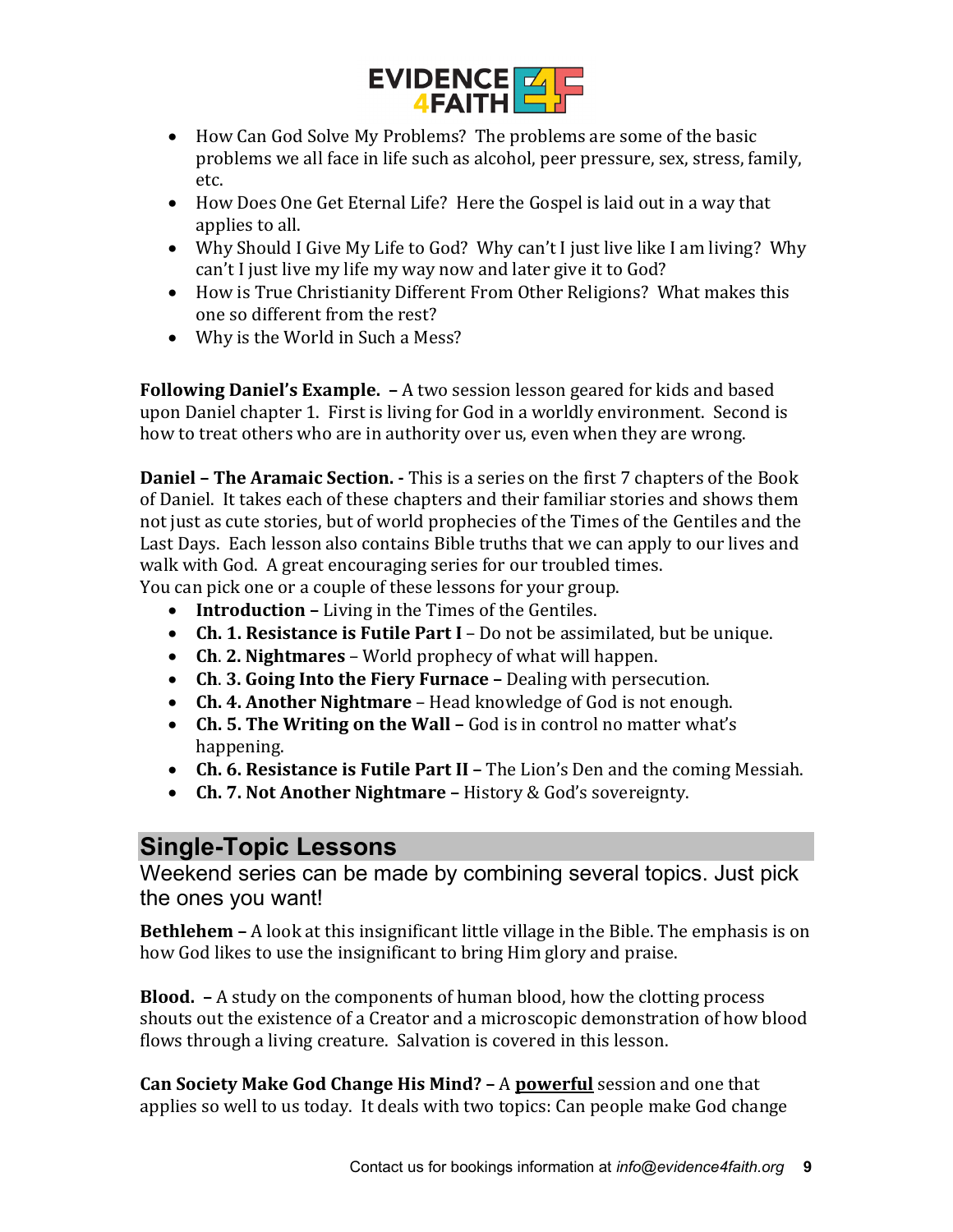

His view on situations and how does this apply to me. **[Note: some of the content in this session deals with sexual relationships.]**

**Dead Sea Scrolls –** You have heard about them in the news. Now listen as Michael gives you the story behind one of the greatest discoveries in modern times and how it impacts the way we view the Bible today.

**Dealing With the Storms of Life.** – Using the story of Jesus calming the sea, we learn what sometimes causes storms in our lives and how to deal with them.

**Devotional Amplification –** A lesson on how to do devotions. Many people know they should do them, but many do not know how to do them. This is a guide to set up a time and place to get alone with God, based upon Exodus 19-20.

**Dinosaurs and the Bible –** With this PowerPoint lesson, the question of dinosaurs is laid to rest. Striking evidence from the Bible and history gives a very supported answer to this age-old topic.

**Evidence of Darwinian Evolution –** A scientific approach to flaws in this popular theory. Covered here are things not taught in the public school. (Can be taught in 2 sessions.)

**Falling Down the Mountain –** Christians often struggle with keeping their spiritual life on fire for God, due to Satan's continuing attacks and pressures. In this study, see examples of how to avoid these problems.

**Gifts and Talents** – Encouragement to use whatever God has given you to His glory. Even it if seems insignificant, God can do great things with it.

**Goliath's In Our Way –** A message about how to overcome major obstacles in your life.

**God's Perspective on Sex –** This is a scriptural lesson dealing with dating and sex from God's point of view. Based upon Ezekiel 23.

**Handling Doubts** – Is it wrong or sinful to doubt God? In this lesson we examine Scripture to see what we can learn about the issue of doubting God and how it can lead us to a stronger relationship with Him.

**Handling Mutiny from Friends, Family & Others. –** Using Moses as an example, we can learn how to handle a variety of critics in our everyday and spiritual life.

**Happy New Year –** A look at the traditions of the Jewish New Year and what they can mean to Christians today.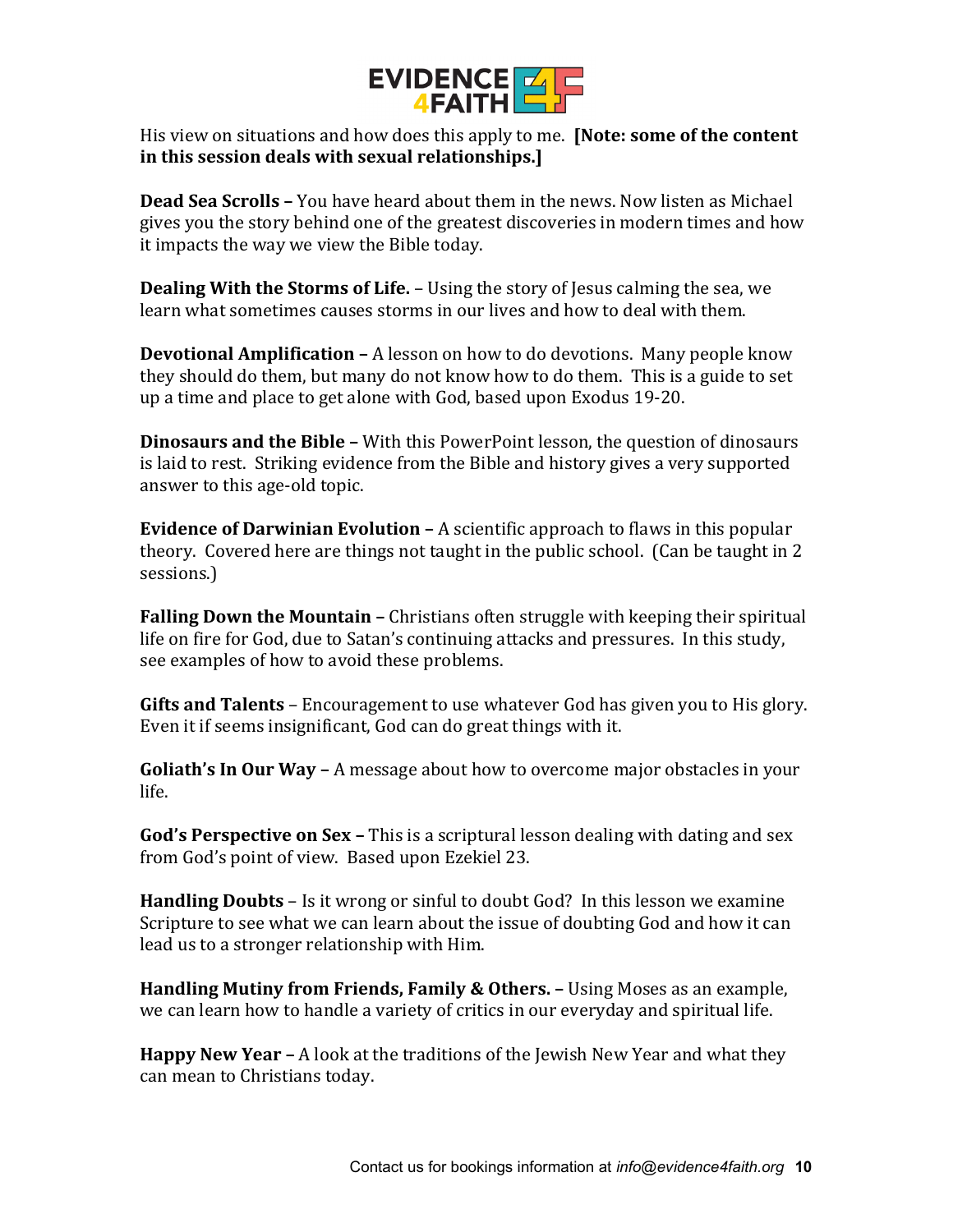

**How God Chisels Us –** Using a large soft rock, Michael illustrates and explains how and why God molds us using a hammer and chisel to remove pieces at a time until a new sculpture (creature) is formed.

**How Does God Like Your Christianity? Hot, Cold, or Lukewarm? –** This lesson focuses on Rev. 3: 15-22 and what John was meaning when he described our walk with God in this fashion of temperature. It includes archaeological features to explain the passage.

**How is Your Relationship with God?** – A checkup and comparison of how our relationship should be with God. God often referred to His relationship with man as a marriage, and this is explored in this lesson.

**How Old is the Earth? -** A scientific examination of radioactive dating problems and various scientific information seldom taught in public schools.

**How Reliable is the Bible? –** An important lesson for all Christians is how accurate is our Bible. In light of movies and books like *The Da Vinci Code, Misquoting Jesus,*  and *The Gospel of Judas*, this is an area that effects teens and all Christians today. (Can be done in two sessions.)

**NEW How to Study Your Bible –** This important lesson helps a person actually develop a basic set of skills to help them study the Word of God on their own. Explaining the 5 W's & H method, participants are then given a passage and under Michael's leadership, are guided to what the passage means and to a deeper and contextual meaning of the passage.

**How We Got Where We are –** A short look at how we fell from perfection and how man has tried to fix the problem. It concludes with how God fixed the problem.

**I Became a Christian…Now What?** – Explore how to deepen your relationship with God beyond just using Him for "fire insurance."

**In the Middle of God** – A lesson dealing with struggles and hardships that come with life. But an amazing conclusion to it all at the end when we see that all the time, we were in the middle of God's care. Simply amazing finish! **Intimacy With God. –** A four step method of how to prepared and get ready for a personal Bible study.

**Is the Bible Trustworthy? -** This lesson covers how many prophecies found in the Bible have come true exactly as predicted.

**Is the God of the Old Testament the Same as Jesus? –** A PowerPoint lesson on the wrathful appearing God of the O.T. and how different seems to be from Him. Yet,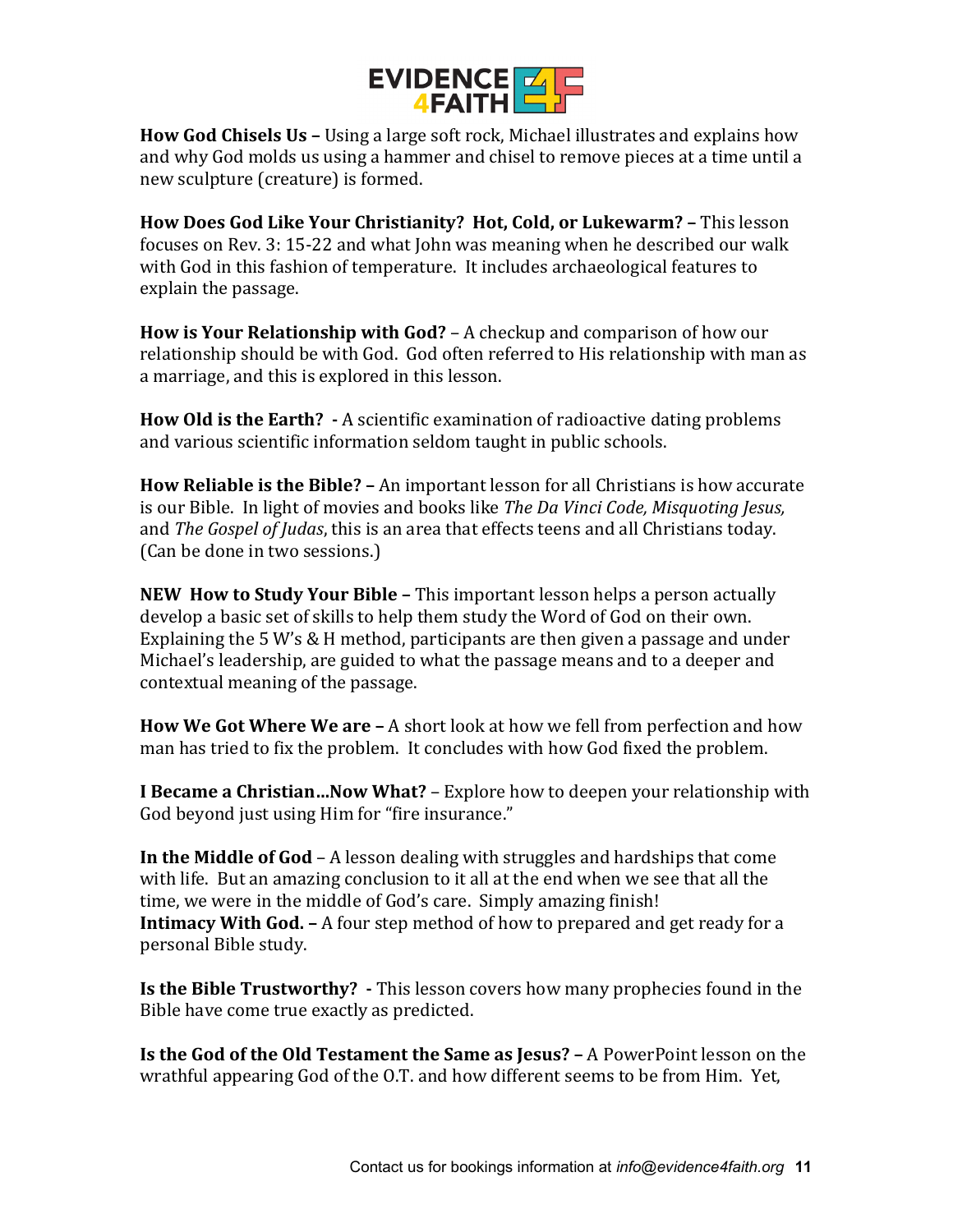

they are the same. This session also includes the reason that the Jews did not recognize Jesus as the Messiah. It concludes with the message of Jesus coming again.

**Is There a God?** – This lesson examines the age-old question that today is being asked by many people, young and old alike. The evidence put forth here gives the answer.

**Is There Any Evidence Outside of the Bible About Jesus? -** Examining early non-Christian writers and historians, what did they write about concerning who Jesus was? This is an amazing lesson that will strike deep into the minds and hearts of all. It contains a strong challenge to be a real and true Christian.

**Keeping the Spiritual Fire Going. –** A lesson using King Jehoiada to learn about keeping your walk with God strong.

**John 3:16** – A study of this well-known verse and what it truly means.

**Joseph – A Man of Integrity –** A character study of Joseph of Nazareth, the stepdad of Jesus. This lesson covers how Joseph not only accepted Jesus, but also how he had daily contact with Him.

**Life is Like Guacamole** – A lesson where I make guacamole for the group, explaining how each ingredient is like a part of life. We all like to have the sweet things happen to us in life, (exemplified by mango), but we must also go through hard times that cause tears, (green onions). In the end, all of the parts fit together to make up something awesome and delicious. The group gets to eat the guacamole at the end.

**Man vs. The Word –** People today don't know what to believe. In and most everywhere in society, influential people keep telling us that the Bible is full of errors and that Science is the source of Truth. In this session this will be put on trial. See the FACTS of the accuracy of the Bible and how science is often flawed, due to man's interpretations.

**Pirates!** - A drama presented by a pirate (in period costume) who tells some stories of famous pirates and then leads into a message on grace and salvation.

**Praise and Worship – Are they the same? –** A careful look at what praise and worship are. In today's evangelical church these two are often combined. In this lesson we will see what praise and worship are according to Scripture.

**Prayer: Our Most Powerful Weapon, and the One We Use the Least. –** A serious look at prayer using the Lord's Prayer as a guide.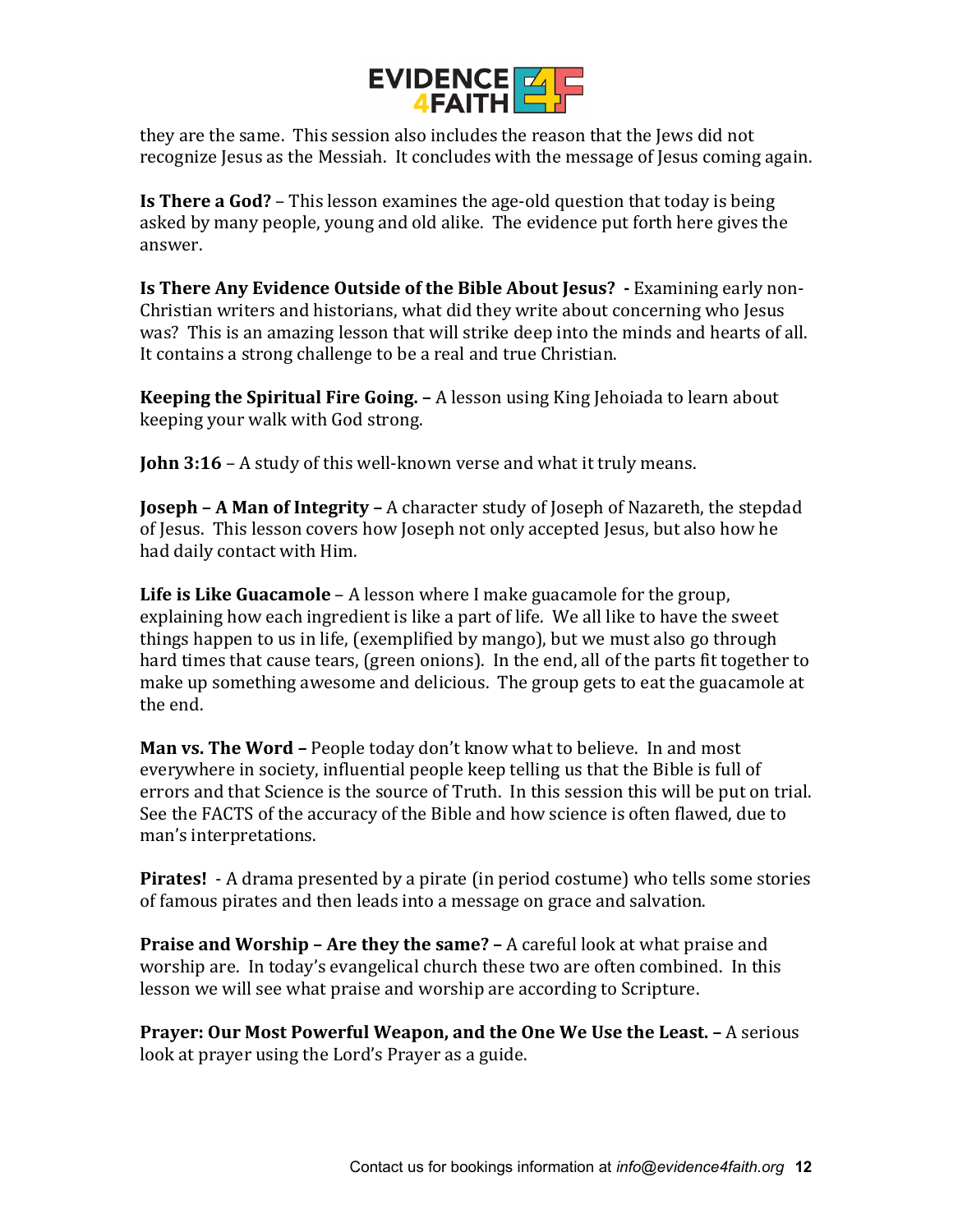

**Prophecies Fulfilled in the Bible –** A lesson that looks at Old Testament predictions made by God through His prophets and how they came true exactly as He depicted.

**Recalling What God Has Done, Matstsebah Stones –** A PowerPoint lesson that focuses on an Old Testament command by God to set up a remembrance stone to remind us what God has done in our lives. Participants are encouraged to find a stone to take with them at the end.

**Recommit –** A PowerPoint lesson that deals with recommitting our lives to Christ. It is based upon the burnt sacrifice from Leviticus 1 and closes with Jesus speaking on the greatest commandment. Participants will realize that in Mark 12, Jesus is making a reference to the burnt offering.

**Relax – Have a Sabbath -** A PowerPoint lesson dealing with the reasons why we should observe a Sabbath. This lessons includes a "cooking" segment on making the Jewish Challah bread and what significance it has in our lives. The session ends with eating a challah.

**Sliding Down the Mountain –** A PowerPoint presentation that covers why we sometimes fall away from God after feeling so close to Him and how to stop the slide.

**Suffering. Why?** – A PowerPoint lesson on some reasons why God allows suffering to occur to Christians.

**Testing the Rock** – Using minerals and rocks as examples, people will learn that what's inside of us can tell others if we are real or fake.

**The Dead Sea Scrolls** – see firsthand how this great archaeological discovery is something that Christians should be shouting with joy about. They have proved beyond the shadow of doubt the accuracy of our Old Testament.

**The Egg – A Miracle of Design.** A PowerPoint presentation using an ordinary chicken egg to explain evidence of a Creator and Master Designer.

**The Heavens Declare the Glory of God –** A lesson on the constellations in the Bible and deals with how big God really is. This focuses on Orion, Pleiades, and Hyades.

**The Mystery of Blood –** Learn all about blood. What blood does? What is blood composed of? How does blood clotting take place? And see blood flowing through the arteries, veins and capillaries of a fish under magnification. You will never forget this!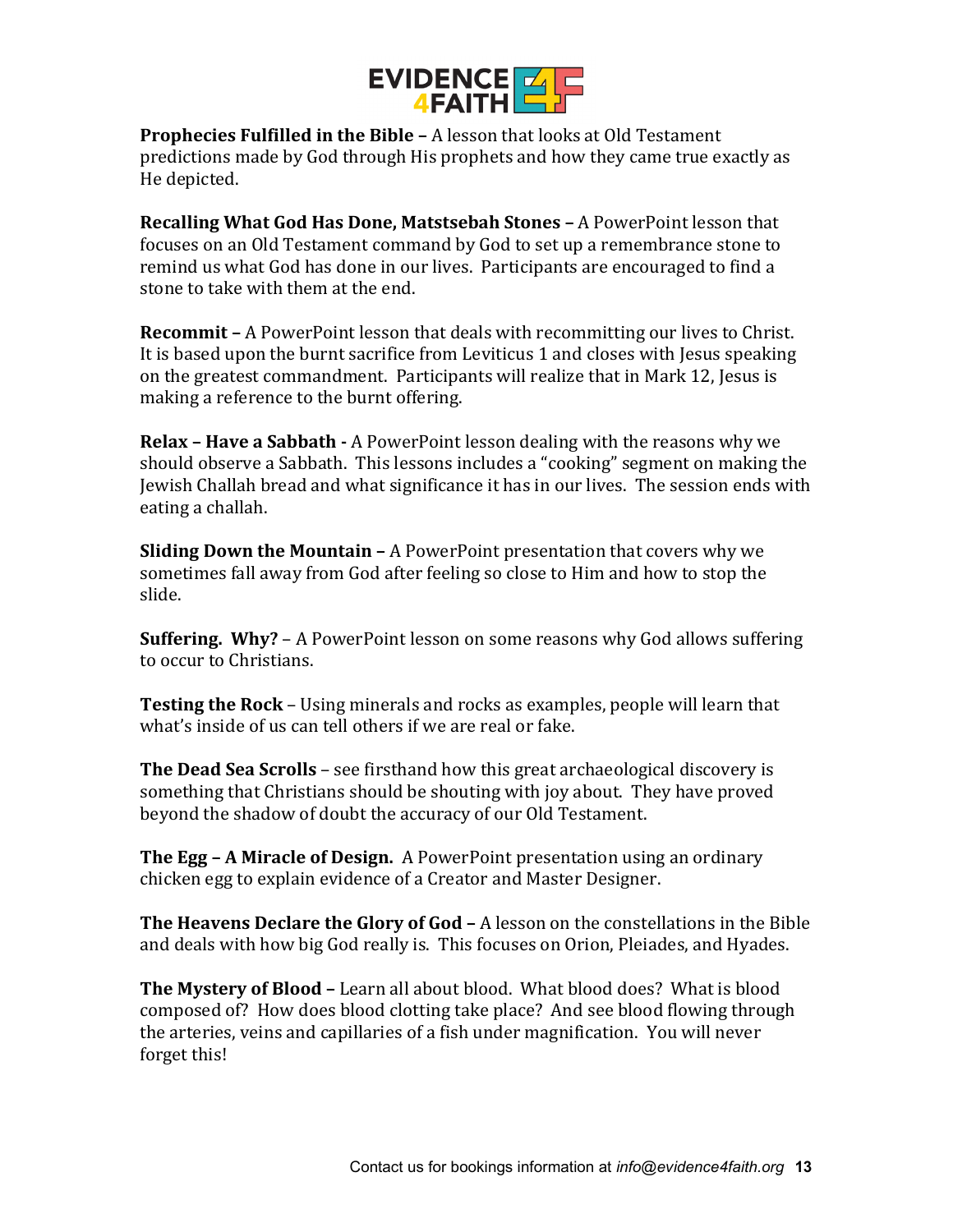

**The Parable of the Good Samaritan –** Probably the most misunderstood and illtaught of all of Jesus' parable lessons, this study will refocus on the exact meaning of this common story. Salvation is the premise that is made unmistakably clear. Amazing!

**The Parable of the 10 Virgins –** See how understanding ancient Jewish marriage customs make this lesson about the end times become clear.

**The Price of Love. The Physical Death of Jesus.** – This powerful lesson deals with the last 18 hours of Jesus' life. It is very graphic and explicit in the description of how Jesus suffered and died for us by the hands of the Romans. This is a lifechanging lesson that goes into the physiology of the body. **Note: This lesson is for high school aged and up. It is graphic.** 

**The Resurrection of Jesus –** This is an apologetic approach that examines excuses people have used throughout the ages to try to deny this very historic and theological event. Participants will come away with a firm realization that Jesus did indeed rise from the dead as the Gospel accounts attest to. This is a PowerPoint lesson that is powerful.

**What Drives You?** – An active lesson using tools and equipment to illustrate that we should not be relying upon our own strength to succeed but to rely upon God.

**What is a Christian? –** So many people today claim to be a Christian. But let's examine what a true Christian is from the Bible. It might surprise many people.

**What is My Purpose in Life? –** A look at what man sees as his purpose and then concludes with how God sees our purpose in life.

**What is the Bible?** – An overview of the entire Bible, starting in Genesis and concluding in Revelations. This lesson covers our purpose in life, how evil began and God's solution to the problem of sin and evil.

**What is Truth?** – Is there an absolute truth? This lesson delves into that question and explores it.

**What Type of Believer are You? –** A look at four different ways people believe in relation to God. How does God make Himself known to a person? And why some chose to not believe.

**Who is Jesus? Is He Really the Son of God?** – This lesson goes into the title of Jesus as the Son of God. Is He really God's Son? What is He really like? If He is God, what kind of God is He? Based upon Hebrews 1:1-4.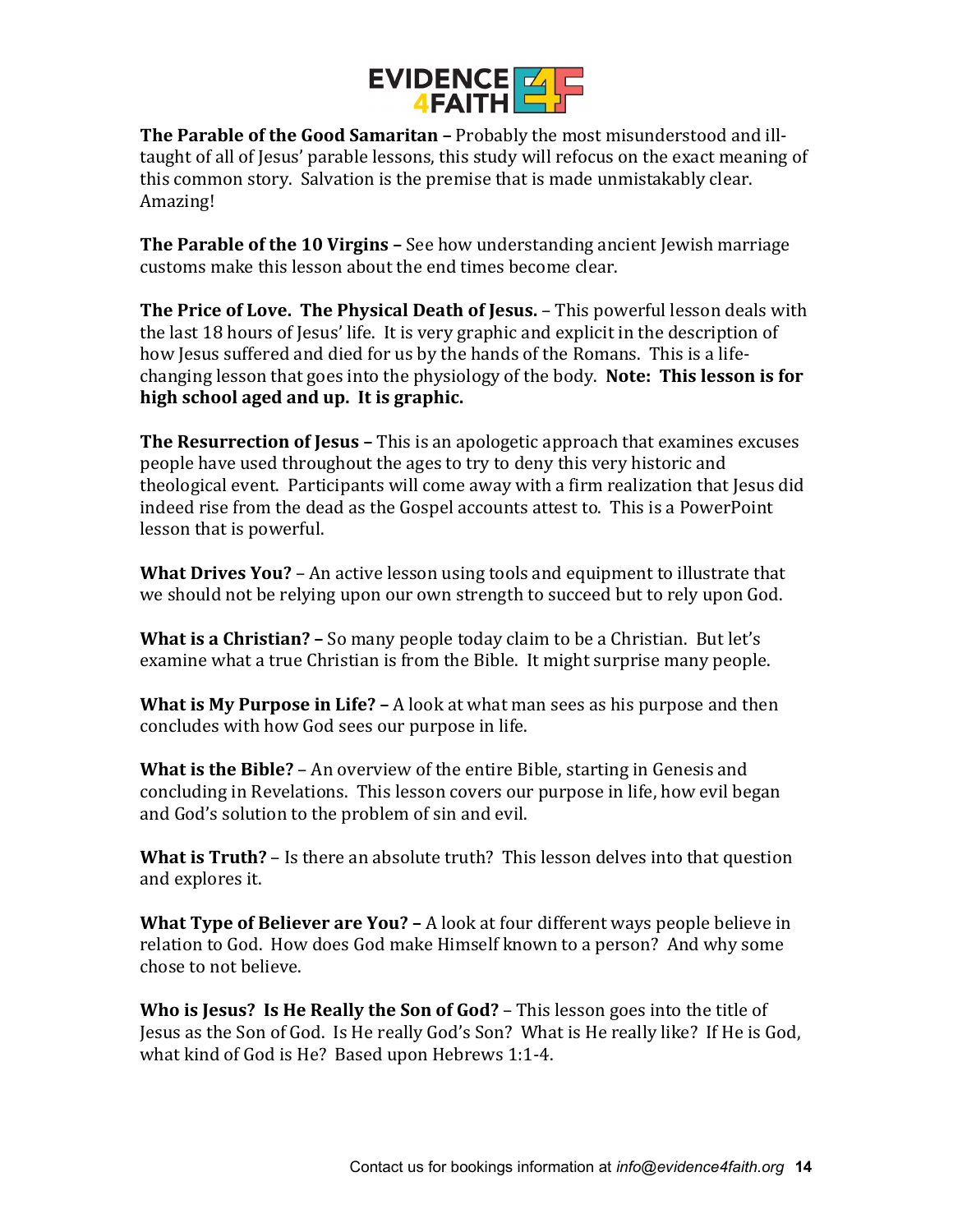

**When the Time was Right –** Galatians 4:4 tells us when the time was right Jesus came. But what exactly does that mean? This session delves specifically into the prophecies and history of that historic event.

**Why do the Four Gospels seem to Contradict Each Other? –** Have you ever wondered why the four Gospels are so different? Critics use this as a weapon against Christianity. This session will explain clearly why there are four Gospels and why they seem at times to be so different. This is a PowerPoint presentation. **A very popular lesson.**

#### **Science Lessons**

I have designed scores of science-based lessons that utilize scientific equipment and instruments, yet have a spiritual emphasis and devotion to them. They are all about 45 minutes in length and can be performed in front of large groups as demonstrations. *Call for topics. Some examples are:*

**Beauty in Creation. –** A visual guide to help participants see that random chance could not produce all of the designs found in nature. This explicitly demonstrates the existence of God.

**Enzymes…Evidence of a Creator God.** Through the use of experiments and logic, we will see that what occurs inside of living cells shouts the existence of a Creator.

**How Plants Make Food. –** A lesson using chemical tests to show that plants can utilize waste products to produce food. In a similar way, God takes our waste products, (sin), and produces something new and useful too.

**Indicators & the Bible –** If you like to see color changes in experiments, this is the session for you. Michael examines various acids and bases in nature and uses many indicators to determine what solutions are. Then he explains how the Bible also is a great indicator on life.

**The Egg –** Examine the common chicken egg and see the handiwork of God. Michael explains the parts and functions of the egg and relates it to evidence of God.

**The Mystery of Blood. –** A lesson using the microscope to show the differences in blood found in animals, what is blood, how it does its job, and the miracle to blood clotting. A closing demonstration is remarkable. Salvation is the biblical application here.

**The Pines at Fort. –** A microscopic lesson using pinecone slides and seeds to present the idea that God is not only a great designer, but cares and protects us.

## **Dramatic Presentations**

Complete with costume.